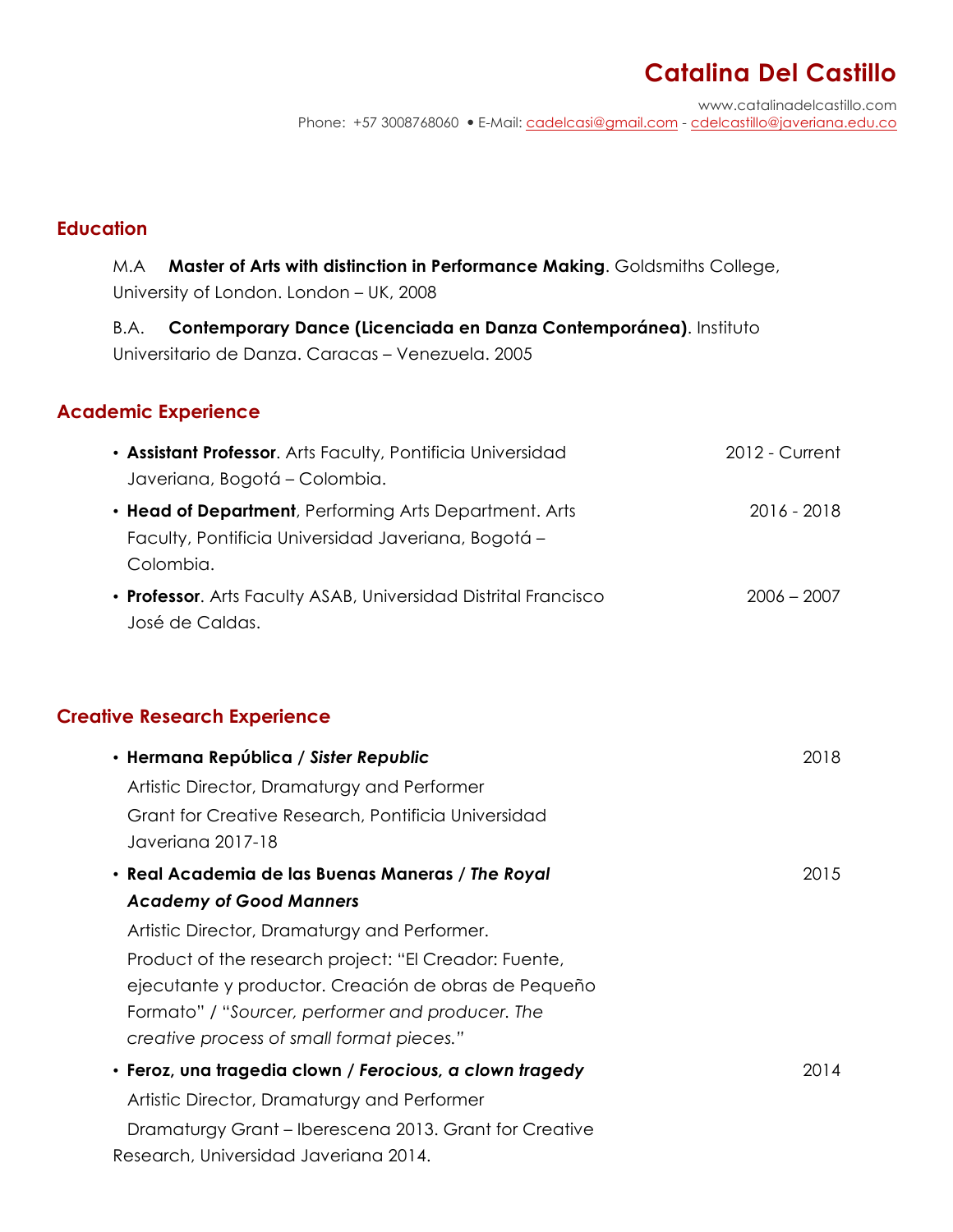## **Catalina Del Castillo** Page 2

## **Teaching Experience**

| · Performing Arts Bachelors Degree, Pontificia Universidad<br>Javeriana (Bogotá - Colombia). Courses in movement,<br>acting, ensemble work, creative laboratories and<br>performance studies. | 2014 - Current |
|-----------------------------------------------------------------------------------------------------------------------------------------------------------------------------------------------|----------------|
| • Goldsmiths College - University of London (London - UK).<br>Artistic Residencies with the MA in Performance Making:<br>Devising (2017) and Physical Theatre (2018).                         | 2017 and 2018  |
| • The Circus Space - National Center for Circus Arts (London<br><b>- UK).</b> Movement for Jugglers.                                                                                          | 2008           |
| · Proyecto Curricular en Artes Escénicas. Universidad<br>Distrital Francisco José de Caldas (Bogotá - Colombia).<br>Third Year Contemporary Dance Technique - Dance<br>Degree.                | 2006 - 2007    |
| <b>Publications</b>                                                                                                                                                                           |                |
| · "Procesos de Creación Escénica de Pequeño Formato:<br>Feroz, una tragedia clown". Revista Colombiana de las<br>Artes Escénicas Vol. 10 January – December 2016 pp. 142<br>$-150$            | 2016           |
| • "El Cuerpo Creador" Revista Movimiento (Danza<br>Escénica) No. 5, February 2006                                                                                                             | 2006           |
| • "Downfall"/ Review. Kaskade. European Juggling<br>Magazine. No. 90 February 2008. ISSN 1432-9085                                                                                            | 2008           |
| <b>Artistic Experience</b>                                                                                                                                                                    |                |
| · La Gata Cirko - Contemporary Circus Company (Bogotá -<br>Colombia)<br>Performer, creative and producer.<br>Shows: "Tropico Destino", "Las Siete Vidas del Gato"                             | 2008 - 2014    |
| · Picnic Impro - Improvisation Company (Bogotá -<br>Colombia).                                                                                                                                | 2010 - 2014    |
| Shows: "Director's Cut", "Theatersports"                                                                                                                                                      |                |